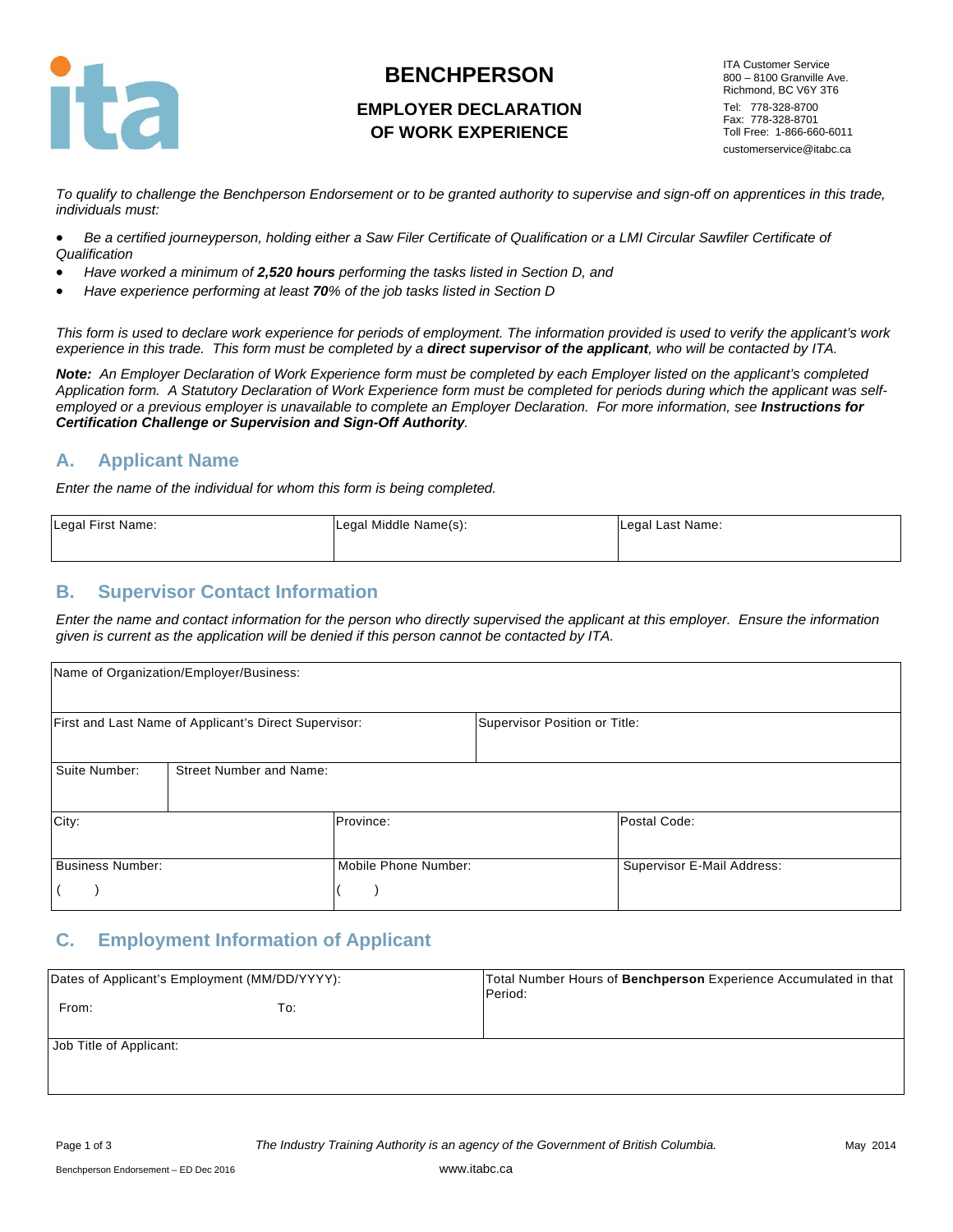

#### **BENCHPERSON**

## **EMPLOYER DECLARATION OF WORK EXPERIENCE**

ITA Customer Service 800 – 8100 Granville Ave. Richmond, BC V6Y 3T6 Tel: 778-328-8700 Fax: 778-328-8701 Toll Free: 1-866-660-6011 customerservice@itabc.ca

# **D. Supervisor Declaration of Job Task Performance**

*By checking "Yes" or "No" in the Declaration Response column, indicate whether or not you, as the direct supervisor of the applicant, have personally witnessed the applicant performing the job tasks listed. Cross out any job tasks you did not see the applicant perform.*

# **Bench Person Endorsement**

| <b>Job Tasks</b>                                                                                     | <b>Declaration</b><br><b>Response</b> |        |
|------------------------------------------------------------------------------------------------------|---------------------------------------|--------|
| <b>Trade Math</b>                                                                                    | Yes:                                  | П      |
| Including: Calculate strain.                                                                         | No:                                   | □      |
| <b>Band Saws</b>                                                                                     | Yes:                                  | □      |
| Including: Troubleshooting, leveling and tensioning, proper tension gauge for type of band, bandmill | No:                                   | $\Box$ |
| alignment and maintenance.<br><b>Saw Welding</b>                                                     |                                       |        |
|                                                                                                      | Yes:                                  | П      |
| Including: Butt weld saws.                                                                           | No:                                   | □      |
| <b>Shearboards, Scrapers, Cooling Systems and Hydraulics</b>                                         | Yes:                                  | П      |
| Including: Hydraulic systems.                                                                        | No:                                   | □      |
| <b>Tension, Level and Bench Saws</b>                                                                 | Yes:                                  | П      |
| <i>Including:</i> Band saw applications, tension requirements, maintenance and repair, heat tension. | No:                                   | $\Box$ |
| <b>Saw Filing Room Machines</b>                                                                      | Yes:                                  | $\Box$ |
| Including: Setup and maintenance of band saw bench, filing room machines and equipment.              | No:                                   | $\Box$ |
| <b>Band Mills</b>                                                                                    | Yes:                                  | $\Box$ |
| Including: Alignment, maintenance, inspections, grinding of band wheels and crowning of wheels.      |                                       |        |
| Alignment of carriage and track. Alignment of infeed and outfeed rolls.                              | No:                                   | □      |

## **E. Confirmation of Prerequisite Credentials or Certificates**

*For some trades, evidence that the applicant has earned prerequisite credentials or certificates is required before the individual is permitted to challenge certification or receive Supervision and Sign-Off Authority. For those trades, a current or previous employer must verify that the applicant has the required prerequisite credentials.* 

I have verified that the applicant has attained all the prerequisite credentials or certification required to be considered eligible to challenge or receive Supervision and *Sign-Off* Authority in this trade.

Saw Filer BC Certificate of Qualification **Copy Copy** 

|  | Copy of certificate attached |  |
|--|------------------------------|--|
|  |                              |  |

*Enter the Supervisor and Applicant names from Page 1 on every page of this form*

| Supervisor First and Last Name: | Applicant First and Last Name: |
|---------------------------------|--------------------------------|
|                                 |                                |